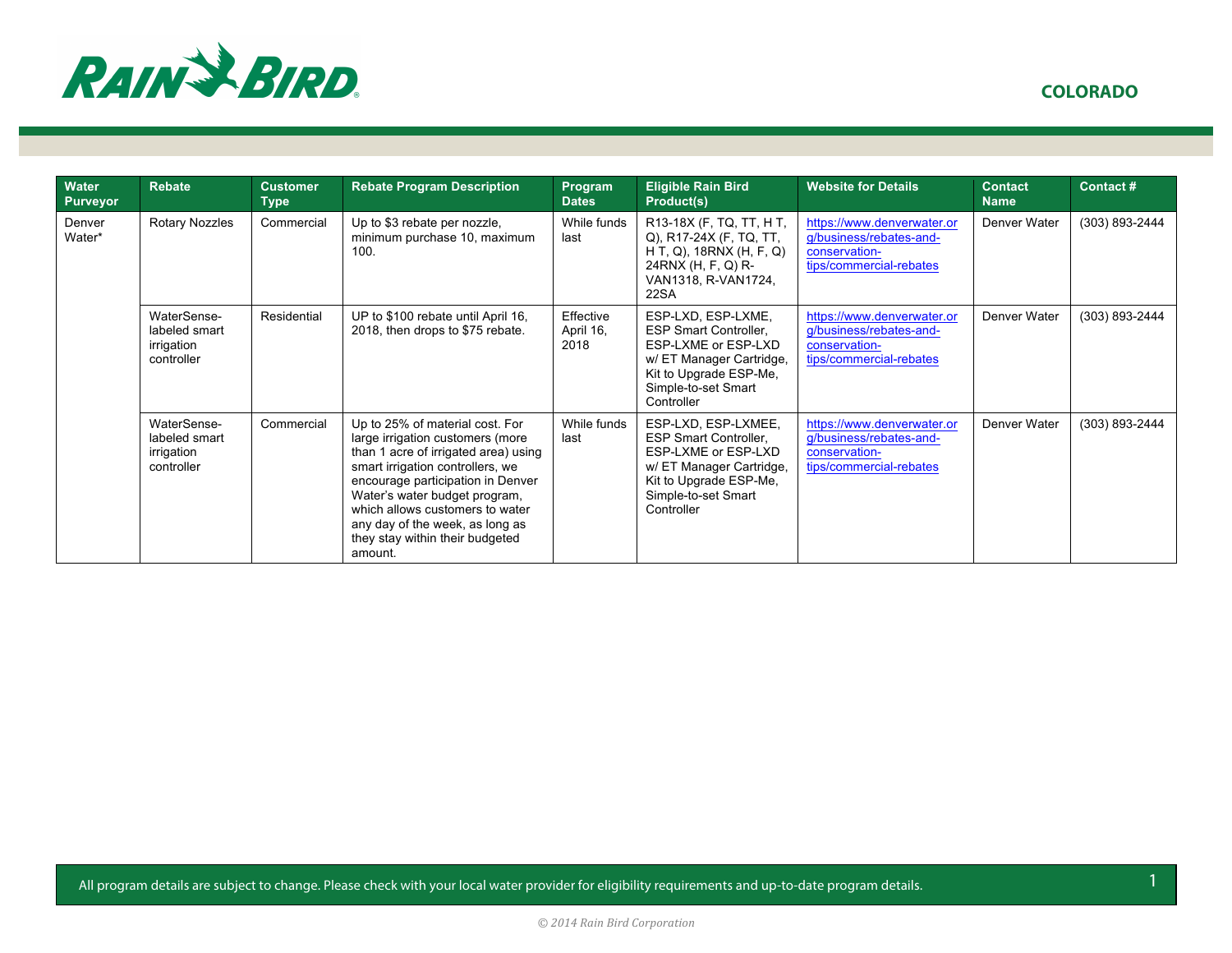

| Water<br><b>Purveyor</b> | <b>Rebate</b>                            | <b>Customer</b><br><b>Type</b>   | <b>Rebate Program Description</b>                                                                                                                                                                                                                                                                                                                                                                                                                                                                                                                                                       | Program<br><b>Dates</b> | <b>Eligible Rain Bird</b><br>Product(s)    | <b>Website for Details</b>                                                     | <b>Contact</b><br><b>Name</b>     | Contact#       |
|--------------------------|------------------------------------------|----------------------------------|-----------------------------------------------------------------------------------------------------------------------------------------------------------------------------------------------------------------------------------------------------------------------------------------------------------------------------------------------------------------------------------------------------------------------------------------------------------------------------------------------------------------------------------------------------------------------------------------|-------------------------|--------------------------------------------|--------------------------------------------------------------------------------|-----------------------------------|----------------|
| City of<br>Aurora        | Xeriscape                                | Residential,<br>commercial       | Low-water use landscape rebate<br>applicants are eligible for up to<br>\$3,000 in rebates. Z-Zone, which<br>requires no supplemental watering<br>after plant establishment, rebate<br>applicants can get up to \$4,500 in<br>rebates. Rebate is based on<br>actual material costs. Eligible<br>project areas only include<br>residential front and/or side yards<br>and commercial or large property<br>areas highly visible to the public.<br>Determine your eligibility and<br>receive project approval before<br>beginning your project.                                             | While funds<br>last     | Opportunity for<br>Landscape Drip products | https://www.auroragov.org/c<br>ms/one.aspx?portalId=1881<br>221&pageId=3605519 | Aurora<br>Water's<br>Conservation | (303) 739-7195 |
|                          | Irrigation<br>Efficiency<br>Audit/Rebate | Residential<br>and<br>Commercial | Residential: Initial Rebate: 50% of<br>the cost of materials (less tax) up<br>to \$150. End of first full growing<br>season rebate: Additional 25% of<br>the cost of materials up to \$75<br>End of second full growing season<br>rebate: Additional 25% of the cost<br>of materials up to \$75.<br>Commercial & Multi-Family<br>Residential: At time of purchase:<br>50% of the cost of materials (less<br>tax) up to \$7,500. End of first full<br>growing season rebate: Additional<br>25% of the cost of materials. End<br>of second full growing season<br>rebate: Additional 25%. | N/A                     |                                            | https://www.auroragov.org/c<br>ms/one.aspx?portalId=1881<br>221&pageId=2036902 | Aurora<br>Water's<br>Conservation | (303) 739-7195 |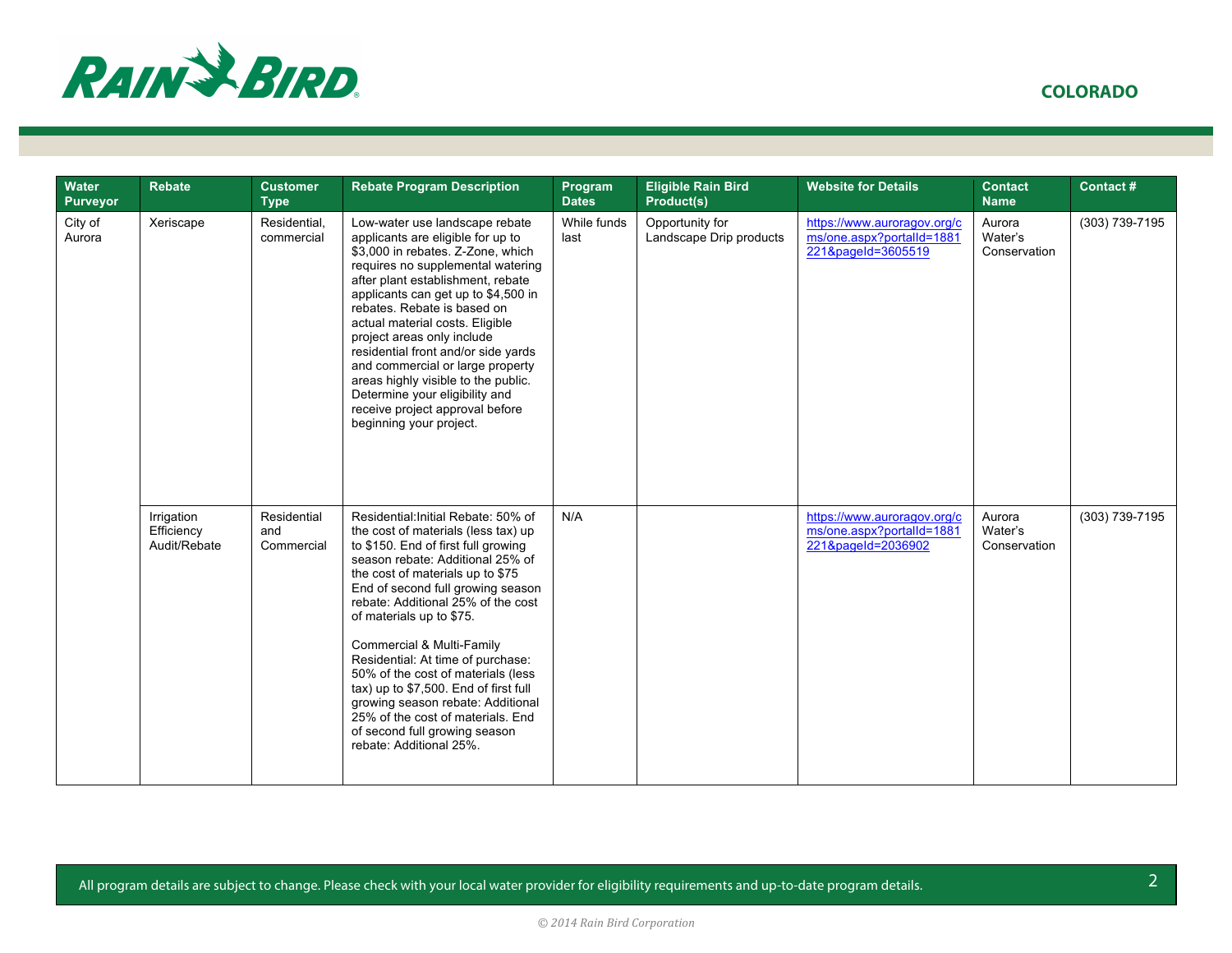

 **COLORADO**

| <b>Water</b><br><b>Purveyor</b> | <b>Rebate</b>                                  | <b>Customer</b><br><b>Type</b> | <b>Rebate Program Description</b>                                                                                                                                                                                                                                                      | Program<br><b>Dates</b>                                       | <b>Eligible Rain Bird</b><br>Product(s)                                                                                                                             | <b>Website for Details</b>                                                                                                                          | <b>Contact</b><br><b>Name</b>           | Contact#       |
|---------------------------------|------------------------------------------------|--------------------------------|----------------------------------------------------------------------------------------------------------------------------------------------------------------------------------------------------------------------------------------------------------------------------------------|---------------------------------------------------------------|---------------------------------------------------------------------------------------------------------------------------------------------------------------------|-----------------------------------------------------------------------------------------------------------------------------------------------------|-----------------------------------------|----------------|
| City of<br>Aurora<br>(cont.)    | Sprinkler Rebate                               | Residential<br>&<br>Commercial | Sign up for a free irrigation<br>assessment, and our experts will<br>identify ways to make your system<br>run efficiently. You also could be<br>eligible for rebates. Sign up before<br>you purchase any sprinkler<br>equipment to ensure it qualifies.<br>Maximum rebate is \$15,000. | N/A                                                           |                                                                                                                                                                     | https://www.auroragov.org/c<br>ms/One.aspx?portalId=1881<br>221&pageId=2036891                                                                      | Aurora<br>Water's<br>Conservation       | (303) 739-7195 |
| <b>Fort Collins</b>             | Rain Sensor                                    | Residential                    | Wired, \$15, wireless, \$30                                                                                                                                                                                                                                                            | Purchased<br>between<br>January 1st<br>- December<br>31, 2018 | Rain Sensor, Wireless<br>Rain Sensor                                                                                                                                | https://www.fcgov.com/utiliti<br>es/residential/conserve/wate<br>r-efficiency/water-efficient-<br>sprinkler-systems/sprinkler-<br>equipment-rebates | <b>Fort Collins</b><br><b>Utilities</b> | (970) 212-2900 |
|                                 | Soil Moisture<br>Sensor                        | Residential                    | Rebate: \$45                                                                                                                                                                                                                                                                           | Purchased<br>between<br>January 1st<br>- December<br>31, 2018 |                                                                                                                                                                     | https://www.fcgov.com/utiliti<br>es/residential/conserve/wate<br>r-efficiency/water-efficient-<br>sprinkler-systems/sprinkler-<br>equipment-rebates | Fort Collins<br><b>Utilities</b>        | (970) 212-2900 |
|                                 | <b>HE Nozzles</b>                              | Residential                    | High efficiency nozzles: \$3 per<br>nozzle, up to 24 units, not to<br>exceed purchase price.                                                                                                                                                                                           | Purchased<br>between<br>January 1st<br>- December<br>31, 2018 | R-VAN Nozzle, HE VAN                                                                                                                                                | https://www.fcgov.com/utiliti<br>es/residential/conserve/wate<br>r-efficiency/water-efficient-<br>sprinkler-systems/sprinkler-<br>equipment-rebates | <b>Fort Collins</b><br><b>Utilities</b> | (970) 212-2900 |
|                                 | Pressure<br>Reducing Heads                     | Residential                    | Pressure-reducing heads: \$3 per<br>head, up to 24 units, not to exceed<br>purchase price.                                                                                                                                                                                             | Purchased<br>between<br>January 1st<br>- December<br>31, 2018 | 1800 PRS Series                                                                                                                                                     | https://www.fcgov.com/utiliti<br>es/residential/conserve/wate<br>r-efficiency/water-efficient-<br>sprinkler-systems/sprinkler-<br>equipment-rebates | <b>Fort Collins</b><br><b>Utilities</b> | (970) 212-2900 |
|                                 | WaterSense<br><b>Stand Alone</b><br>Controller | Residential                    | WaterSense stand-alone<br>controller: \$100                                                                                                                                                                                                                                            | Purchased<br>between<br>January 1st<br>- December<br>31, 2018 | ESP-LXD, ESP-LXME,<br><b>ESP Smart Controller.</b><br>ESP-LXME or ESP-LXD<br>w/ET Manager Cartridge,<br>Kit to Upgrade ESP-Me,<br>Simple-to-set Smart<br>Controller | https://www.fcgov.com/utiliti<br>es/residential/conserve/wate<br>r-efficiency/water-efficient-<br>sprinkler-systems/sprinkler-<br>equipment-rebates | <b>Fort Collins</b><br><b>Utilities</b> | (970) 212-2900 |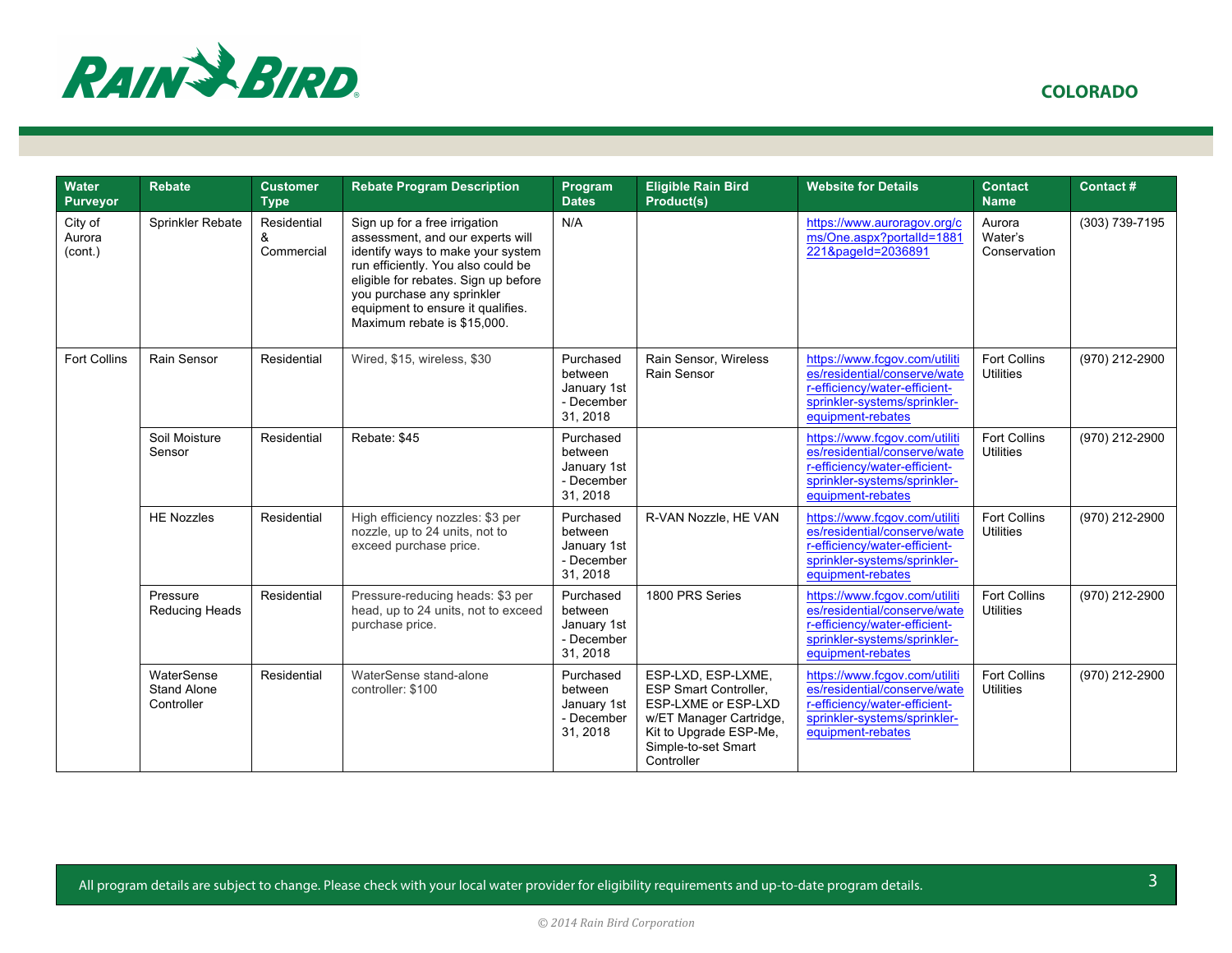

| Water<br><b>Purveyor</b>       | <b>Rebate</b>                           | <b>Customer</b><br><b>Type</b> | <b>Rebate Program Description</b>                                                                                                                                                                                                                                                                     | Program<br><b>Dates</b>                                       | <b>Eligible Rain Bird</b><br>Product(s)                                                                                                                             | <b>Website for Details</b>                                                                                                                          | <b>Contact</b><br><b>Name</b>                 | Contact#       |
|--------------------------------|-----------------------------------------|--------------------------------|-------------------------------------------------------------------------------------------------------------------------------------------------------------------------------------------------------------------------------------------------------------------------------------------------------|---------------------------------------------------------------|---------------------------------------------------------------------------------------------------------------------------------------------------------------------|-----------------------------------------------------------------------------------------------------------------------------------------------------|-----------------------------------------------|----------------|
| <b>Fort Collins</b><br>(cont.) | WaterSense<br>Add on Weather<br>Station | Residential                    | WaterSense add-on weather<br>station: \$50                                                                                                                                                                                                                                                            | Purchased<br>between<br>January 1st<br>- December<br>31, 2018 | ESP-LXD, ESP-LXME,<br><b>ESP Smart Controller.</b><br>ESP-LXME or ESP-LXD<br>w/ET Manager Cartridge,<br>Kit to Upgrade ESP-Me,<br>Simple-to-set Smart<br>Controller | https://www.fcqov.com/utiliti<br>es/residential/conserve/wate<br>r-efficiency/water-efficient-<br>sprinkler-systems/sprinkler-<br>equipment-rebates | <b>Fort Collins</b><br><b>Utilities</b>       | (970) 212-2900 |
| <b>Fort Collins</b>            | <b>PRV</b>                              | Residential                    | PRV at Point of Connection:<br>rebate varies.                                                                                                                                                                                                                                                         | Purchased<br>between<br>January 1st<br>- December<br>31, 2018 |                                                                                                                                                                     | https://www.fcgov.com/utiliti<br>es/residential/conserve/wate<br>r-efficiency/water-efficient-<br>sprinkler-systems/sprinkler-<br>equipment-rebates | <b>Fort Collins</b><br><b>Utilities</b>       | (970) 212-2900 |
| <b>Fort Collins</b>            | Drip Conversion                         | Residential                    | 50% Rebate, not to exceed \$50                                                                                                                                                                                                                                                                        | Purchased<br>between<br>January 1st<br>- December<br>31, 2018 |                                                                                                                                                                     | https://www.fcgov.com/utiliti<br>es/residential/conserve/wate<br>r-efficiency/water-efficient-<br>sprinkler-systems/sprinkler-<br>equipment-rebates | <b>Fort Collins</b><br><b>Utilities</b>       | (970) 212-2900 |
| City of<br>Greeley             | Smart<br>Controllers                    | Residential<br>&<br>Commercial | Greeley will pay for 50% of the<br>cost of the controller up to \$300.                                                                                                                                                                                                                                | N/A                                                           | ESP-LX W/ESP-LXME or<br>ESP-LXD w/ET Manager<br>Cartridge, ESP-SMTe,<br>ET Manager, SST Smart<br>Controller                                                         | http://greeleygov.com/servic<br>es/ws/conservation/water-<br>conservation-rebates                                                                   | Water<br>Conservation                         | (970) 336-4228 |
| Town of<br>Castle<br>Rock      | ET Controller                           | Residential                    | To take advantage of the rebate,<br>residential participants must<br>complete a Water Wiser workshop<br>and meet all other program<br>requirements. Rebate of 50<br>percent of the cost of a controller<br>up to a maximum of \$300;<br>nonresidential customer has a<br>maximum of five controllers. | While funds<br>last                                           | ESP-LXD, ESP-LXME,<br><b>ESP Smart Controller,</b><br>ESP-LXME or ESP-LXD<br>w/ET Manager Cartridge,<br>Kit to Upgrade ESP-Me,<br>Simple-to-set Smart<br>Controller | http://www.crgov.com/1704/<br><b>Rebates</b>                                                                                                        | Castle Rock<br><b>Utilities</b><br>Department | (720) 733-6000 |